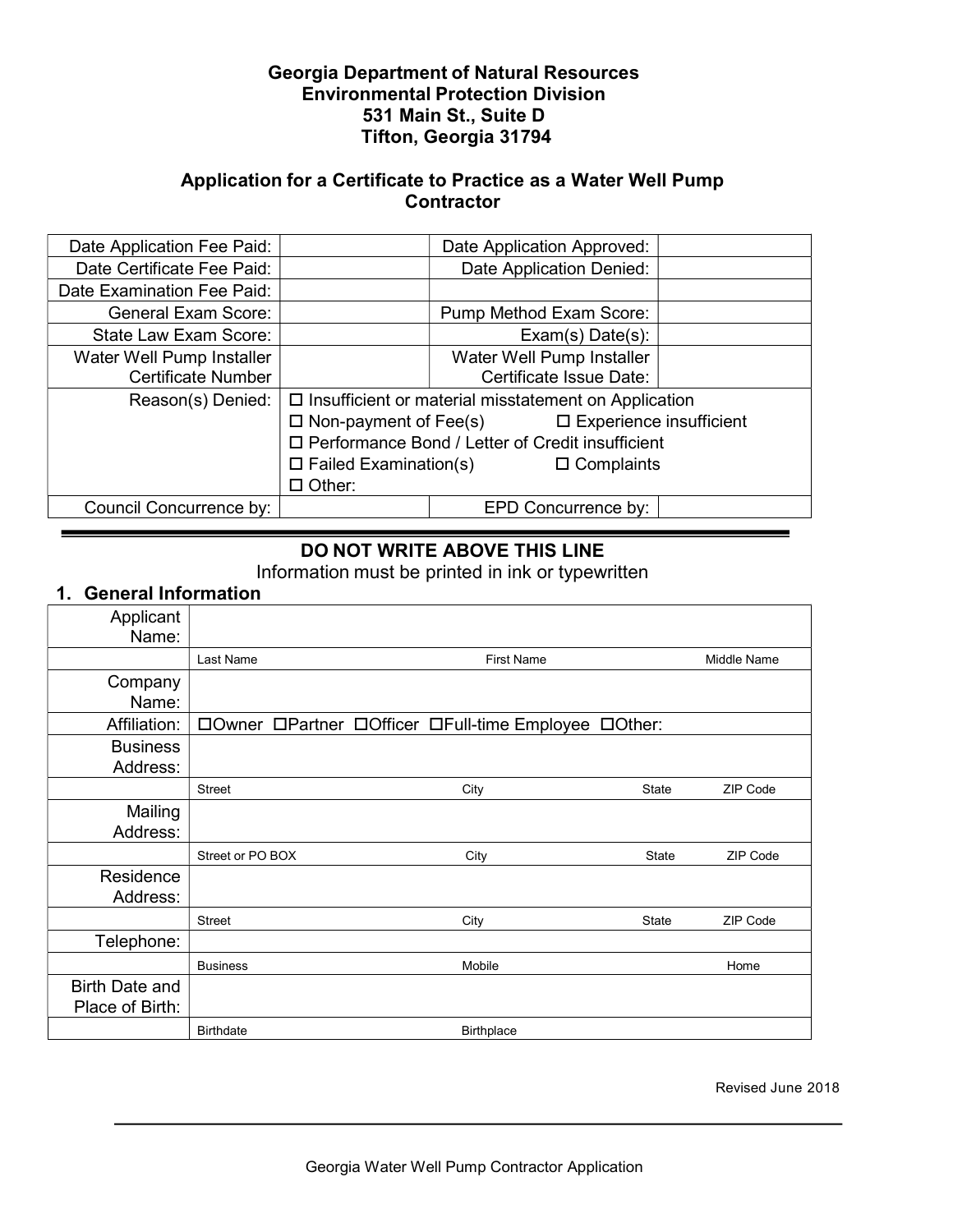#### 2. NATURE OF BUSINESS

| Install pumps in domestic wells?                                              | $\Box$ Yes    | $\Box$ No |
|-------------------------------------------------------------------------------|---------------|-----------|
| Install pumps in other wells less than 100,000 gallons per day?               | $\square$ Yes | $\Box$ No |
| Install pumps in other wells greater than 100,000 gallons per day? $\Box$ Yes |               | $\Box$ No |

#### 3. MEMBERSHIP IN TECHNICAL SOCIETIES, INSTITUTES AND TRADE ASSOCIATIONS

| Name of Organization | Grade of<br>Membership | Date Joined | Current<br>Member? |
|----------------------|------------------------|-------------|--------------------|
|                      |                        |             |                    |
|                      |                        |             |                    |
|                      |                        |             |                    |
|                      |                        |             |                    |

#### 4. OTHER QUALIFICATIONS or HONORS

#### 5. EXPERIENCE IN WATER WELL PUMP INSTALLATION BUSINESS

Present a certified affidavit from a certified water well pump installer or licensed water well contractor that you (the applicant) have had at least two years of water well pump installation experience under said certified installer or licensed contractor. In lieu of the method described above, a presentation to the council, at the council's request, of satisfactory proof of equivalent value, which at the council's option, may be accepted on an individual basis.

Revised June 2018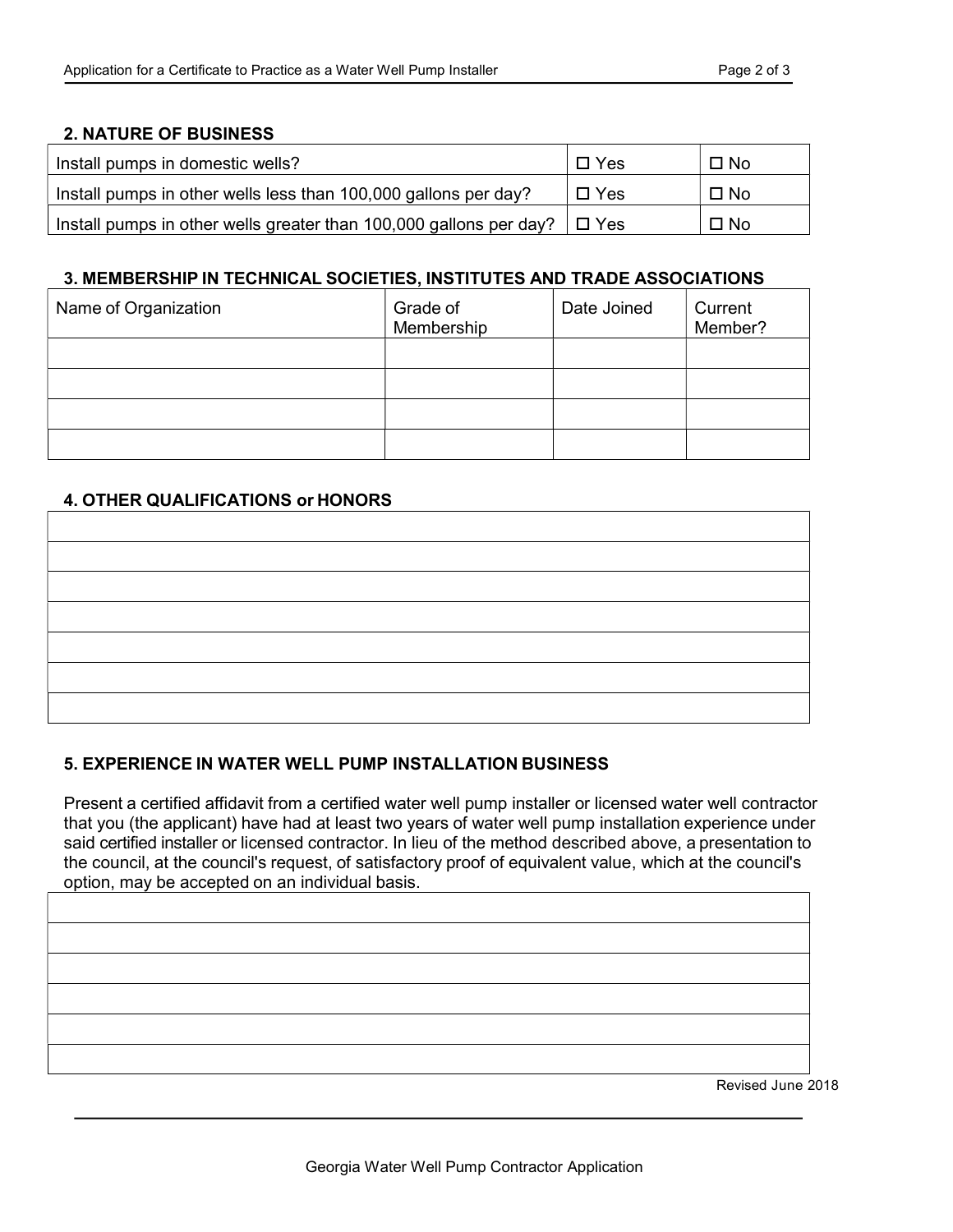# AFFIDAVIT OF APPLICANT

State of: County of:

Being first duly sworn, deposes and says:

I, the applicant named in this application, have read the contents hereof, and to the best of my knowledge and belief the statements contained in this application are true in substance and effect and are made in good faith.

Signature of Applicant

Sworn and subscribed before me this \_\_\_\_\_\_\_\_\_ day of \_\_\_\_\_\_\_\_\_\_\_\_\_\_, 20\_\_\_\_\_

Signature and Seal of Notary Public

My commission expires: \_\_\_\_\_\_\_\_\_\_\_\_\_\_\_\_\_\_\_\_\_\_\_\_\_\_\_\_\_\_\_\_\_\_